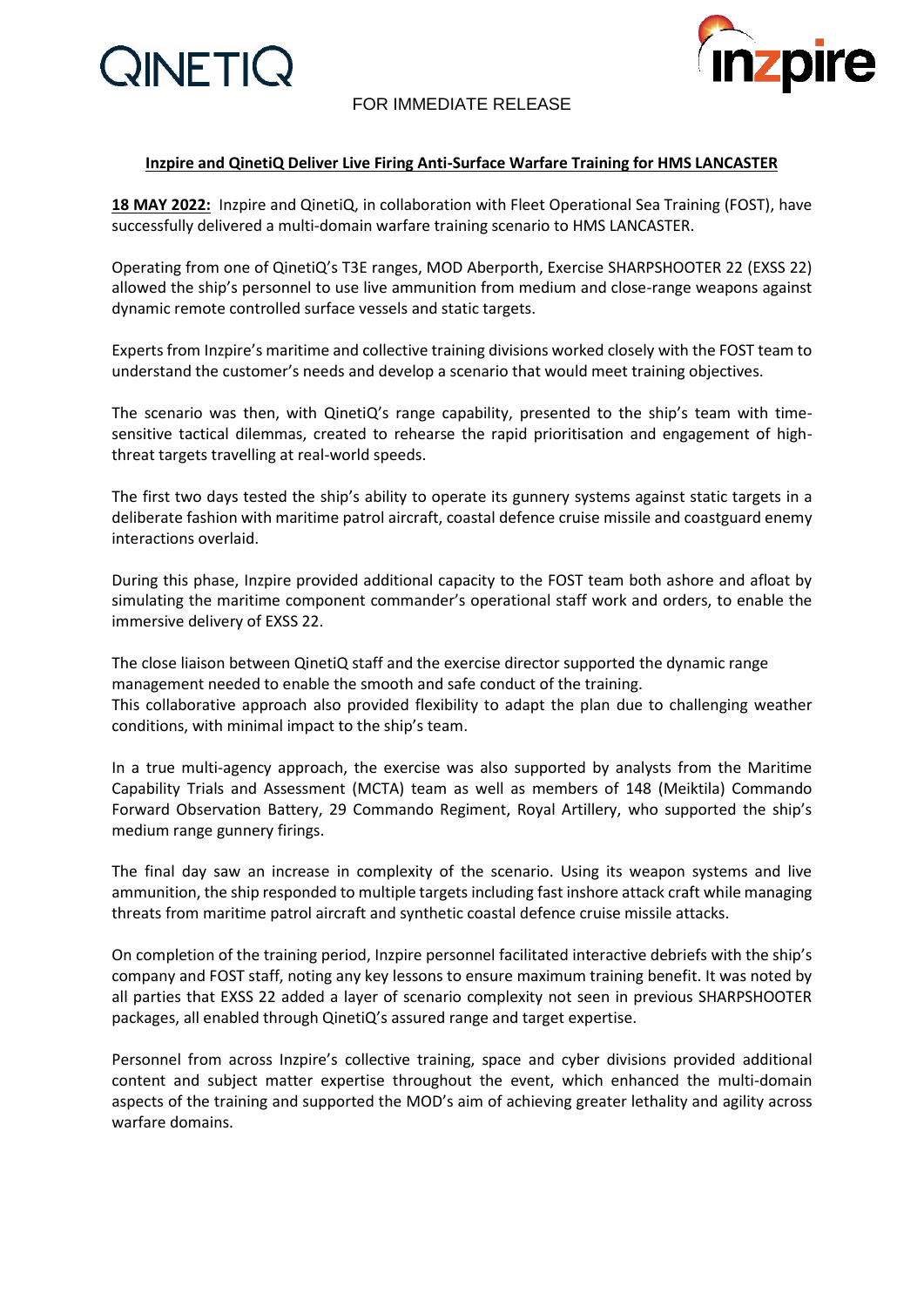# **QINETIC**



## FOR IMMEDIATE RELEASE

Nick Borbone, Head of Inzpire Maritime Division: *"Inzpire was delighted to support FOST and work with QinetiQ to generate realistic scenarios which accompanied HMS LANCASTER's 'Sharpshooter' enhanced lethality training.* 

*"By developing and delivering dynamically managed training vignettes, Inzpire provided an immersive tactical wrapper, which allowed the ship's team the freedom to operate weapon systems against QinetiQ's array of targets thereby enabling them to more effectively train as they would fight."*

Commander Tom Johnson Royal Navy, Commanding Officer HMS LANCASTER said: *"My team have come away from this package with their heads held high and hugely enthused about their ability to defend LANCASTER and take the fight to the opposition if required."*

John Harries, QinetiQ Head of Air Ranges: *"The recent Sharpshooter exercise is the latest in the development of relevant and representative training environment at the MOD Aberporth Range for Royal Navy FOST.* 

*"The range is one of many that support the Test, Trials, Training and Evaluation (T3E) facilities and services under the Long-Term Partnering Agreement (LTPA), enabling us to support the continuous development of the Royal Navy capability and readiness to address the ever-changing threats, through effective live training and post event analysis."*

#### **About Inzpire Limited**

Founded in 2005, and part of QinetiQ Plc, Inzpire is a multi-award-winning supplier of advanced defence training, technical services and cutting-edge mission systems. The company is a trusted partner of the UK MOD and employs highly experienced former military personnel who work alongside defence engineers and business professionals to deliver operationally credible solutions to military, private and public sector customers. Find out more at [www.inzpire.com.](http://www.inzpire.com/)

#### **Inzpire's Maritime Division**

Inzpire's maritime experts work seamlessly alongside the company's Collective Training Division and have designed and delivered over 300 live and synthetic exercises and provided operationally realistic training to over 10,000 frontline personnel.

Together, the QinetiQ and Inspire teams have worked with the Royal Navy to support JTEPS Joint Warrior events, Fleet Operational Sea Training for Type 45 destroyer mission rehearsal and pre– deployment training for the UK Carrier Strike Group.

#### **About QinetiQ**

QinetiQ is an international integrated defence and security company focused on mission-led innovation for defence, security and civil customers around the world. They are 6000 people creating new ways of protecting what matters most; testing technologies, systems, and processes to make sure they work as expected; and enabling customers to deploy new and enhanced-existing capabilities with the assurance they will deliver the outcomes required. [www.qinetiq.com](http://www.qinetiq.com/)

#### **About T3E - Test, Trials and Evaluation**

T3E – test, trials and evaluation, is managed under the Long-Term Partnering Agreement (LTPA) between QinetiQ and the UK Ministry of Defence. Under the Agreement, QinetiQ is responsible for